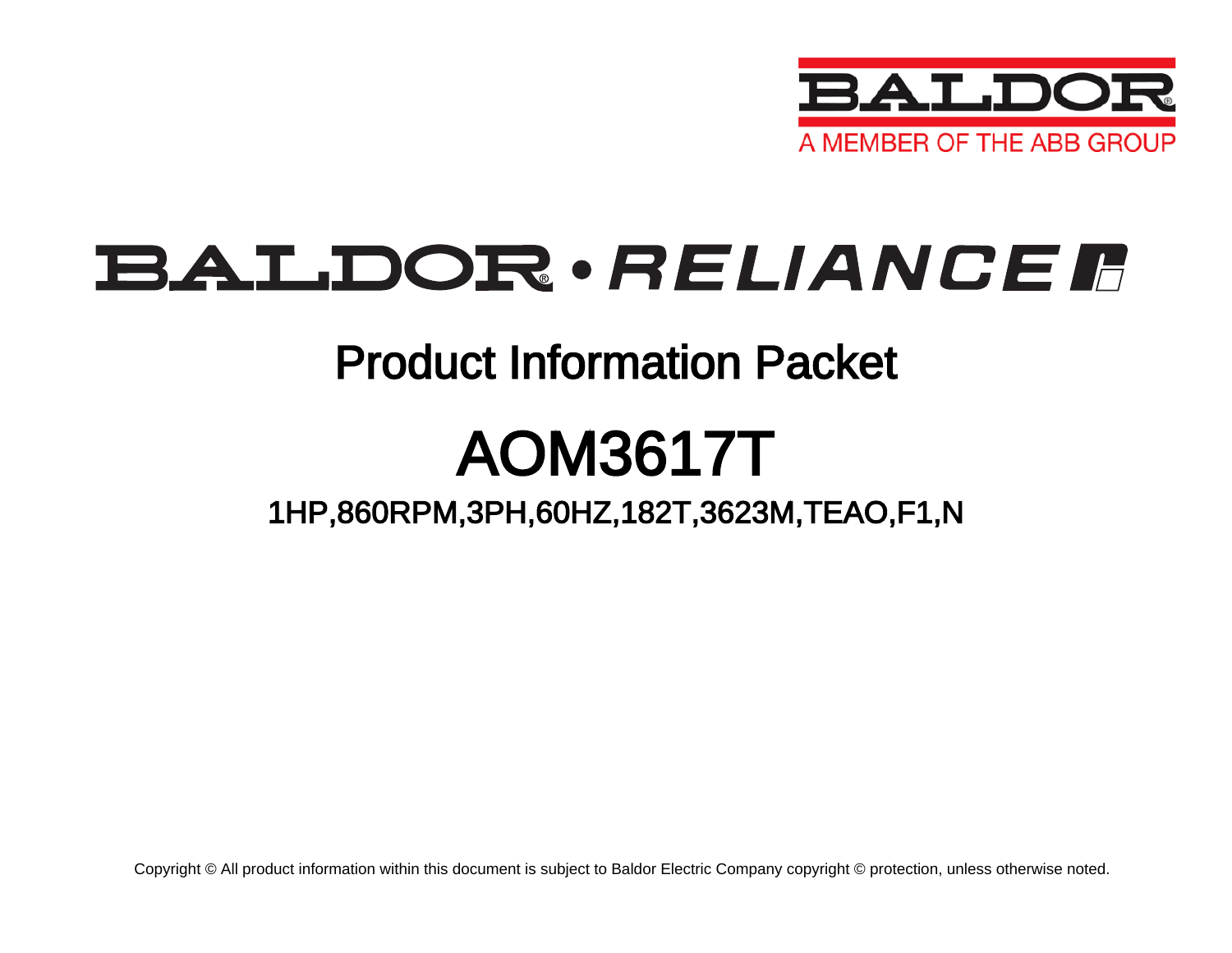### BALDOR · RELIANCE F Product Information Packet: AOM3617T - 1HP,860RPM,3PH,60HZ,182T,3623M,TEAO,F1,N

| <b>Part Detail</b> |                               |                  |                |             |          |                      |            |  |
|--------------------|-------------------------------|------------------|----------------|-------------|----------|----------------------|------------|--|
| Revision:          | D                             | Status:          | PRD/A          | Change #:   |          | Proprietary:         | No         |  |
| Type:              | AC.                           | Prod. Type:      | 3623M          | Elec. Spec: | 36WGT755 | CD Diagram:          | CD0005     |  |
| Enclosure:         | <b>TEAO</b>                   | Mfg Plant:       |                | Mech. Spec: | 36G256   | Layout:              | 36LYG256   |  |
| Frame:             | 182T                          | Mounting:        | F <sub>1</sub> | Poles:      | 08       | <b>Created Date:</b> | 04-02-2013 |  |
| Base:              | <b>RG</b>                     | <b>Rotation:</b> | R              | Insulation: | В        | Eff. Date:           | 05-18-2015 |  |
| Leads:             | $\checkmark$<br>9#16 36" LONG |                  |                |             |          | <b>Replaced By:</b>  |            |  |
| Literature:        |                               | Elec. Diagram:   |                |             |          |                      |            |  |

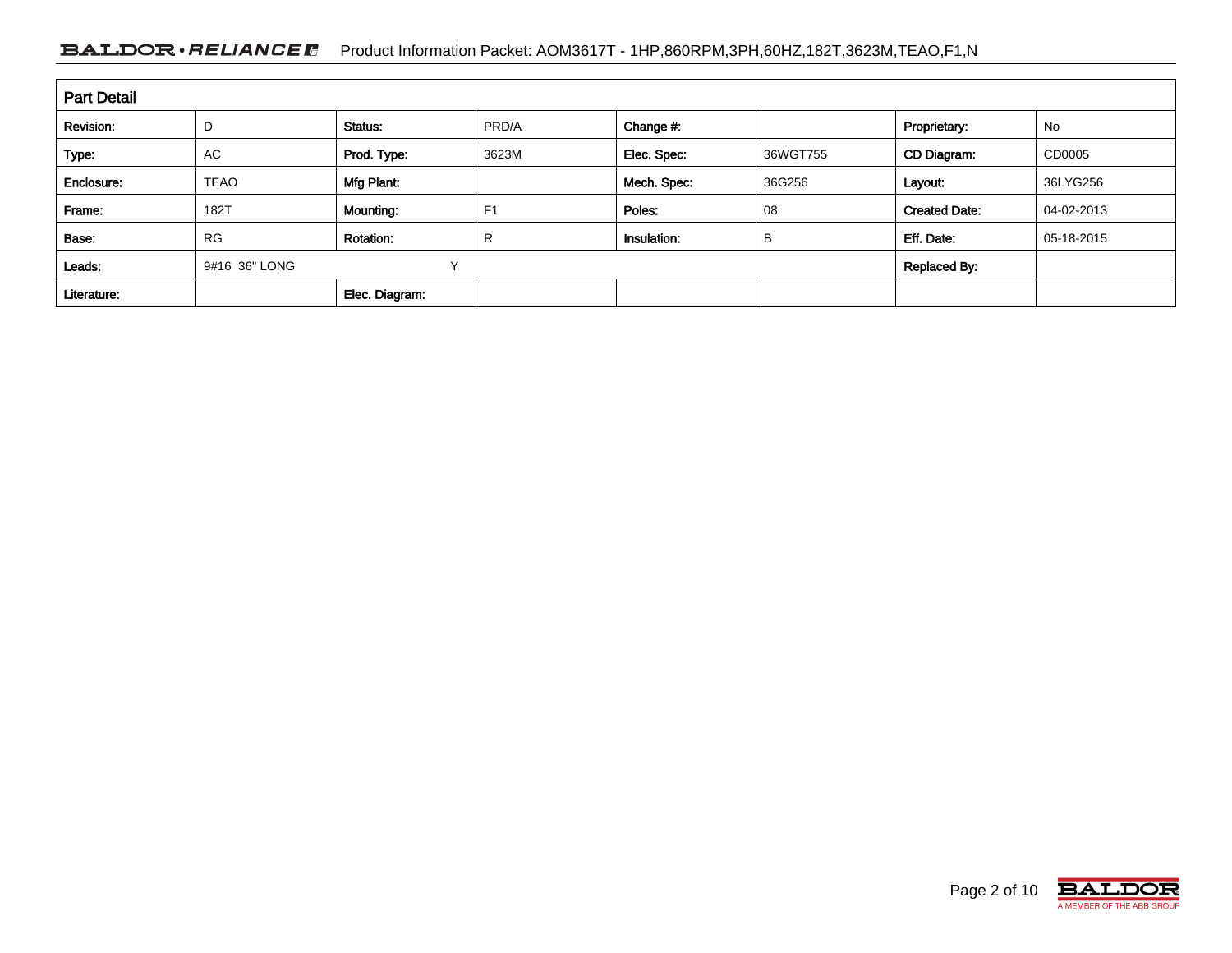### BALDOR · RELIANCE F Product Information Packet: AOM3617T - 1HP,860RPM,3PH,60HZ,182T,3623M,TEAO,F1,N

| Nameplate NP1256L |                    |                |                                      |    |              |  |   |  |  |
|-------------------|--------------------|----------------|--------------------------------------|----|--------------|--|---|--|--|
| CAT.NO.           | AOM3617T           |                |                                      |    |              |  |   |  |  |
| SPEC.             | 36G256T755H1       |                |                                      |    |              |  |   |  |  |
| HP                |                    |                |                                      |    |              |  |   |  |  |
| <b>VOLTS</b>      | 208-230/460        |                |                                      |    |              |  |   |  |  |
| <b>AMP</b>        | $4.9 - 4.4 / 2.2$  |                |                                      |    |              |  |   |  |  |
| <b>RPM</b>        | 860                |                |                                      |    |              |  |   |  |  |
| <b>FRAME</b>      | 182T               | HZ             | 60                                   | PH | $\mathbf{3}$ |  |   |  |  |
| SER.F.            | 1.00               | CODE           | <b>CLASS</b><br><b>DES</b><br>B<br>J |    |              |  | B |  |  |
| NEMA-NOM-EFF      | 74                 | PF             | 56                                   |    |              |  |   |  |  |
| <b>RATING</b>     | 40C AMB-CONT       |                |                                      |    |              |  |   |  |  |
| cc                |                    | USABLE AT 208V |                                      |    |              |  |   |  |  |
| DE                | 6206               | <b>ODE</b>     | 6205                                 |    |              |  |   |  |  |
| <b>ENCL</b>       | <b>TEAO</b>        | SN             |                                      |    |              |  |   |  |  |
|                   | 825 FPM AT 100 CFM |                |                                      |    |              |  |   |  |  |

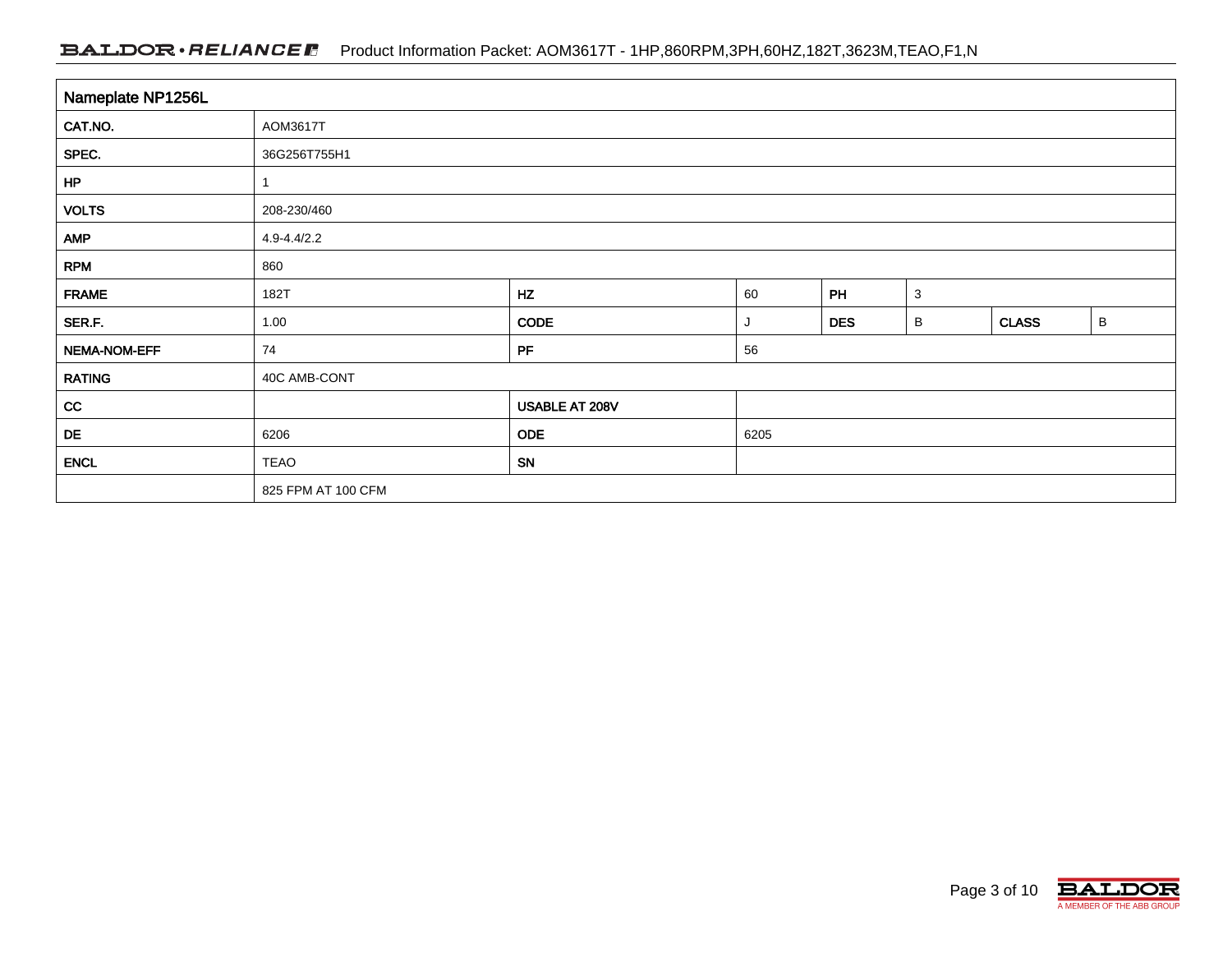| <b>Parts List</b>  |                                          |            |  |  |  |  |
|--------------------|------------------------------------------|------------|--|--|--|--|
| <b>Part Number</b> | Description                              | Quantity   |  |  |  |  |
| SA261071           | SA 36G256T755H1                          | 1.000 EA   |  |  |  |  |
| RA247811           | RA 36G256T755H1                          | 1.000 EA   |  |  |  |  |
| 36CB3004           | 36 CB CASTING W/1.09 DIA LEAD HOLE @ 6:0 | 1.000 EA   |  |  |  |  |
| 36GS1000SP         | GASKET-CONDUIT BOX, .06 THICK #SV-330 LE | 1.000 EA   |  |  |  |  |
| 51XB1016A08        | 10-16X 1/2HXWSSLD SERTYB                 | 2.000 EA   |  |  |  |  |
| 11XW1032G06        | 10-32 X .38, TAPTITE II, HEX WSHR SLTD U | 1.000 EA   |  |  |  |  |
| HW3001B01          | BRASS CUP WASHER, FOR #8 SCREW           | 1.000 EA   |  |  |  |  |
| 36EP3104B15        | FREP TENV 36 205 BRG W/GRSR(RAISED PADS) | 1.000 EA   |  |  |  |  |
| HW4500A01          | 1641B(ALEMITE)400 UNIV, GREASE FITT      | 1.000 EA   |  |  |  |  |
| HW5100A05          | WVY WSHR F/205 & 304 BRGS                | 1.000 EA   |  |  |  |  |
| 36EP3100A15        | ENDPLATE, MACH                           | 1.000 EA   |  |  |  |  |
| HW4500A01          | 1641B(ALEMITE)400 UNIV, GREASE FITT      | 1.000 EA   |  |  |  |  |
| 10XN2520A20        | 1/4-20X 1 1/4 HEX HD X                   | 2.000 EA   |  |  |  |  |
| HW1001A25          | LOCKWASHER 1/4, ZINC PLT .493 OD, .255 I | 2.000 EA   |  |  |  |  |
| XY2520A12          | 1/4-20 HEX NUT, DIRECTIONAL SERRATIONS   | 4.000 EA   |  |  |  |  |
| 36CB4516           | 36 LIPPED CB LID                         | 1.000 EA   |  |  |  |  |
| 37GS1001           | GASKET, CONDUIT BOX LID, .06 THICK LEXID | 1.000 EA   |  |  |  |  |
| 51XW0832A07        | 8-32 X .44, TAPTITE II, HEX WSHR SLTD SE | 4.000 EA   |  |  |  |  |
| HW2501E16          | 3KEY, 1/4 SQ X 1.750                     | 1.000 EA   |  |  |  |  |
| HA7000A02          | KEY RETAINER RING, 1 1/8 DIA, 1 3/8 DIA  | 1.000 EA   |  |  |  |  |
| 85XU0407S04        | 4X1/4 U DRIVE PIN STAINLESS              | 2.000 EA   |  |  |  |  |
| MJ1000A75          | GREASE, POLYREX EM EXXON (USe 4824-15A)  | $0.050$ LB |  |  |  |  |
| MG1000G27          | MED CHARCOAL METALLIC GREY               | 0.022 GA   |  |  |  |  |
| HA3101A23          | THRUBOLT 1/4-20 X 9.625 DEMBY            | 4.000 EA   |  |  |  |  |

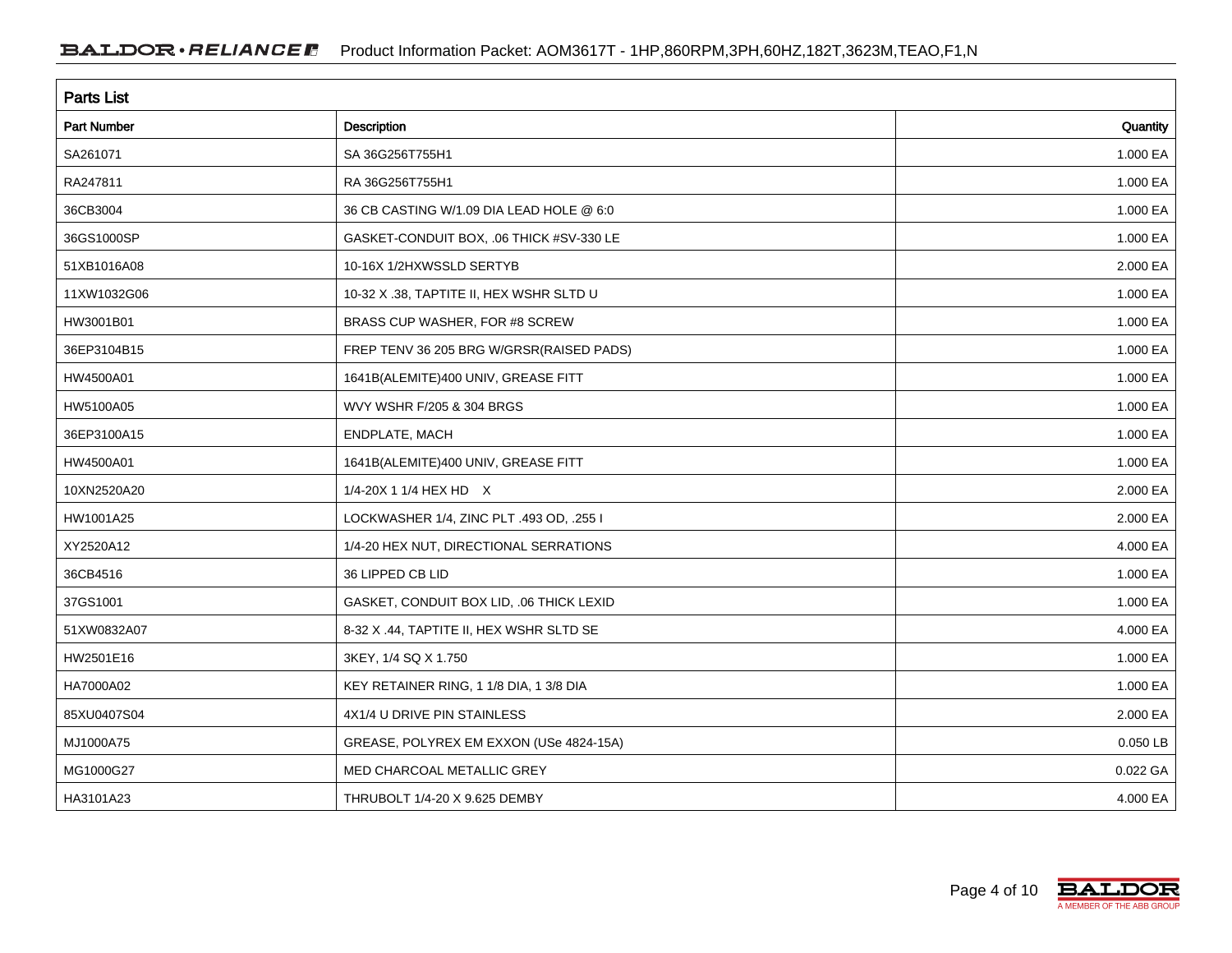| <b>Parts List (continued)</b> |                                          |          |  |  |  |  |
|-------------------------------|------------------------------------------|----------|--|--|--|--|
| <b>Part Number</b>            | Description                              | Quantity |  |  |  |  |
| LC0005E01                     | CONN.DIA./WARNING LABEL (LC0005/LB1119N) | 1.000 EA |  |  |  |  |
| <b>NP1256L</b>                | ALUM UL CSA CC                           | 1.000 EA |  |  |  |  |
| 36PA1000                      | PKG GRP, PRINT<br>PK1016A06              | 1.000 EA |  |  |  |  |
| MN416A01                      | TAG-INSTAL-MAINT no wire (1200/bx) 11/14 | 1.000 EA |  |  |  |  |

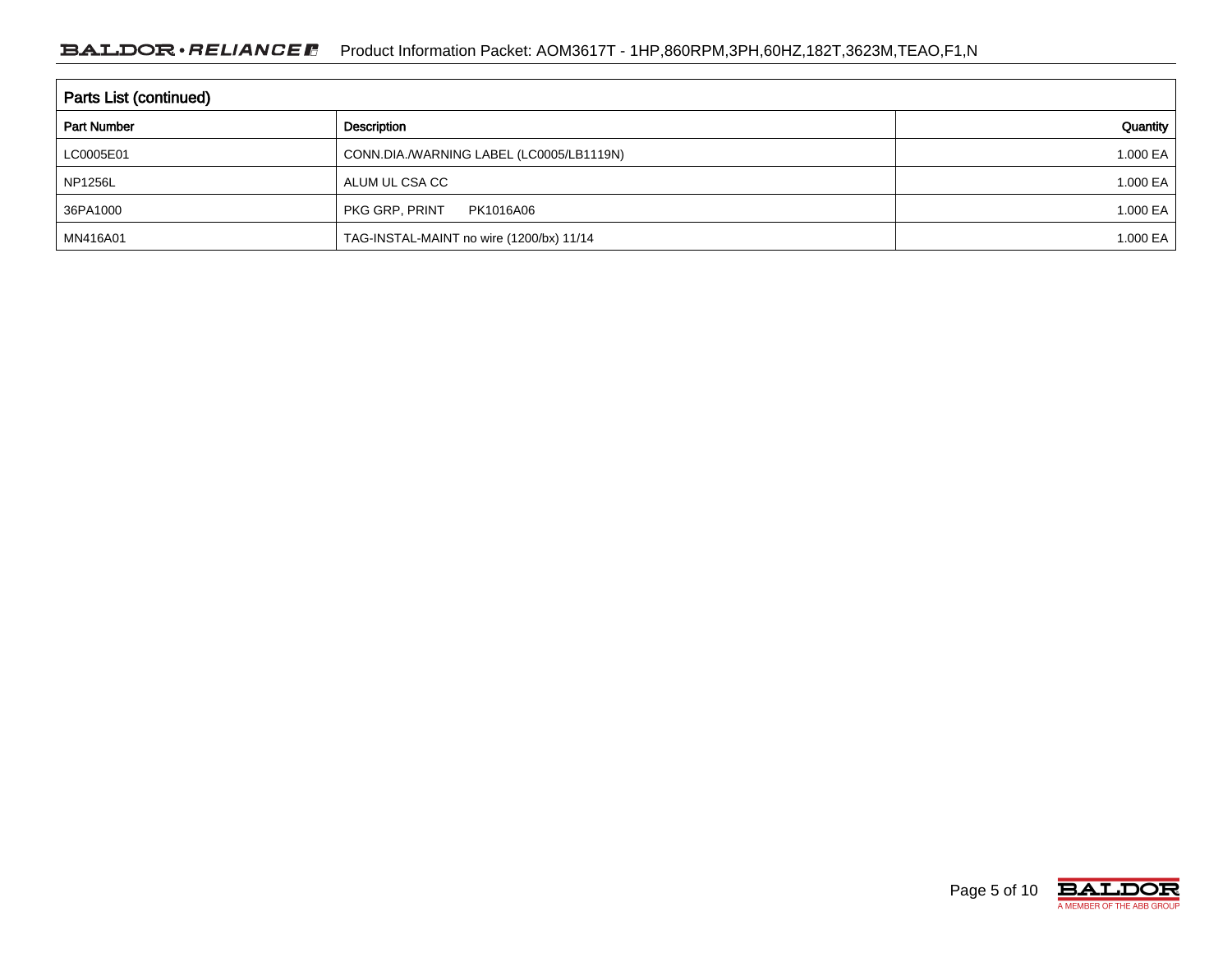| <b>Accessories</b> |                                         |                   |  |  |  |  |  |
|--------------------|-----------------------------------------|-------------------|--|--|--|--|--|
| <b>Part Number</b> | Description                             | <b>Multiplier</b> |  |  |  |  |  |
| 36-3301            | C FACE KIT                              | A8                |  |  |  |  |  |
| 36EP1304A62SP      | FLANGE MTD ENDPLATE 182-4TD -ENCL (LESS | A8                |  |  |  |  |  |

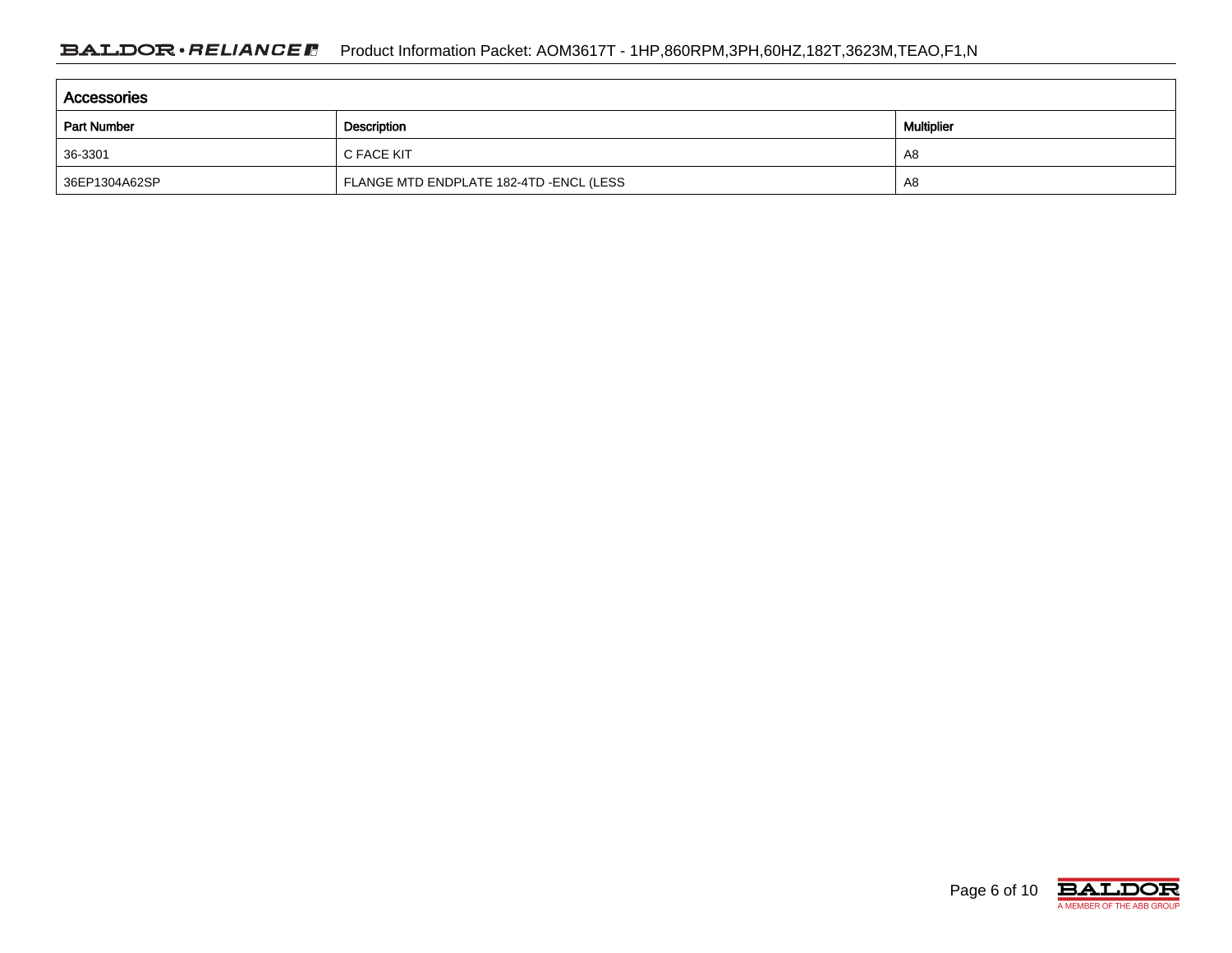### **AC Induction Motor Performance Data**

Record # 36939 - Typical performance - not guaranteed values

| <b>Winding: 36WGT755-R002</b> |                           | <b>Type: 3623M</b> |                                                 | <b>Enclosure: TEAO</b>     |                |  |
|-------------------------------|---------------------------|--------------------|-------------------------------------------------|----------------------------|----------------|--|
| Nameplate Data                |                           |                    | 460 V, 60 Hz:<br><b>High Voltage Connection</b> |                            |                |  |
| Rated Output (HP)             |                           |                    | <b>Full Load Torque</b>                         | 6.11 LB-FT                 |                |  |
| Volts                         |                           | 208-230/460        |                                                 | <b>Start Configuration</b> | direct on line |  |
| <b>Full Load Amps</b>         |                           | $4.9 - 4.4/2.2$    |                                                 | <b>Breakdown Torque</b>    | 17.8 LB-FT     |  |
| R.P.M.                        |                           | 860                |                                                 | Pull-up Torque             | 11.1 LB-FT     |  |
| Hz                            | 60                        | Phase              | 3                                               | Locked-rotor Torque        | 12.3 LB-FT     |  |
| NEMA Design Code              | <b>KVA Code</b><br>В<br>J |                    | <b>Starting Current</b>                         | 9.19 A                     |                |  |
| Service Factor (S.F.)         |                           |                    |                                                 | No-load Current            | 1.7A           |  |
| NEMA Nom. Eff.<br>74          |                           | Power Factor       | 56                                              | Line-line Res. @ 25°C      | $18.5 \Omega$  |  |
| <b>Rating - Duty</b>          |                           | 40C AMB-CONT       |                                                 | Temp. Rise @ Rated Load    | $63^{\circ}$ C |  |
|                               |                           | Rotor inertia      | 0.216 LB-FT2                                    |                            |                |  |

Load Characteristics 460 V, 60 Hz, 1 HP

| % of Rated Load | 25   | 50   | 75   | 100  | 125  | 150  |
|-----------------|------|------|------|------|------|------|
| Power Factor    | 25   | 38   | 49   | 58   | 65   | 70   |
| Efficiency      | 54.6 | 68.2 | 72.6 | 73.8 | 73   | 70.7 |
| Speed           | 890  | 880  | 869  | 858  | 842  | 824  |
| Line amperes    | 1.71 | 1.8  | 1.96 | 2.18 | 2.46 | 2.81 |

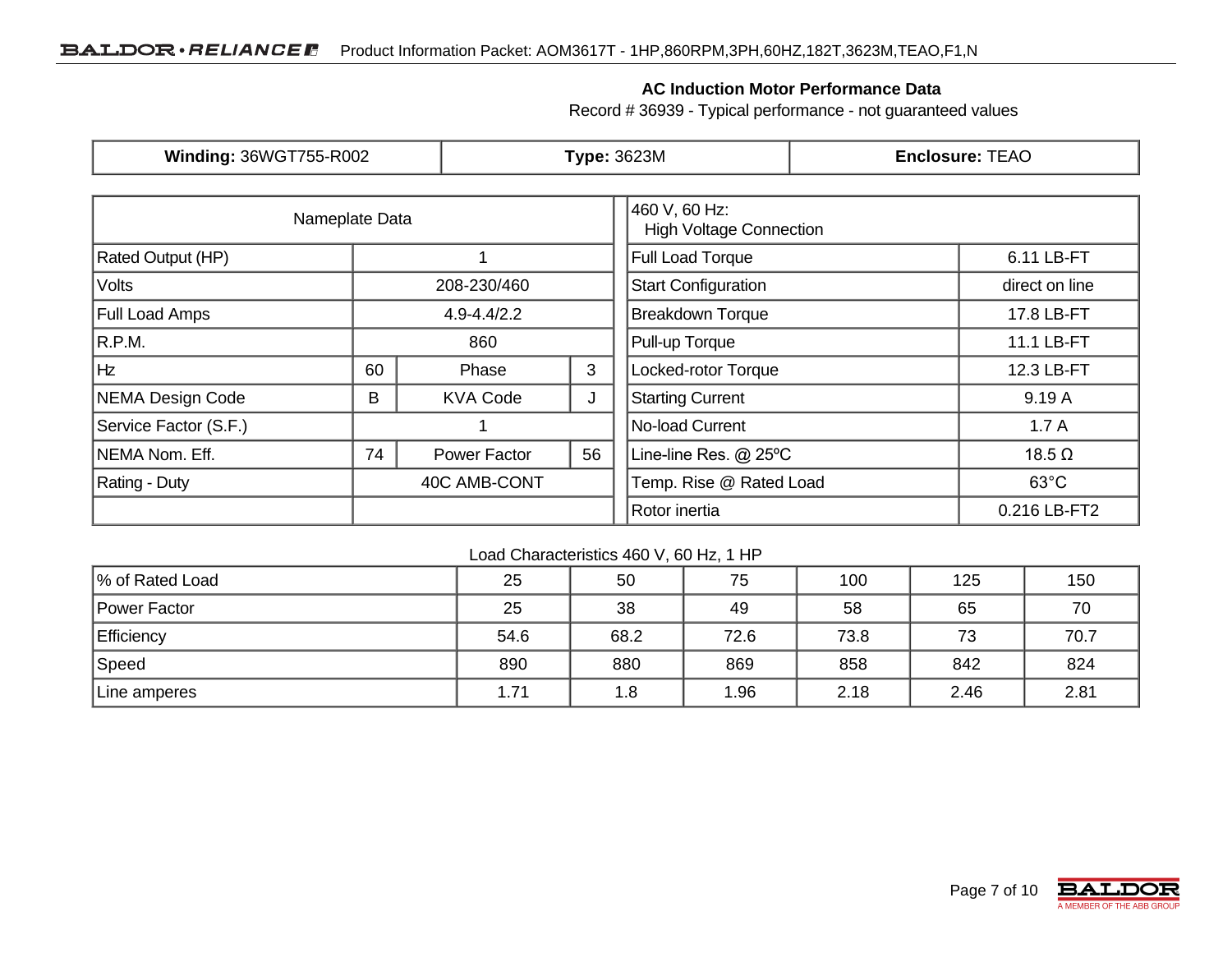

Performance Graph at 460V, 60Hz, 1.0HP Typical performance - Not guaranteed values

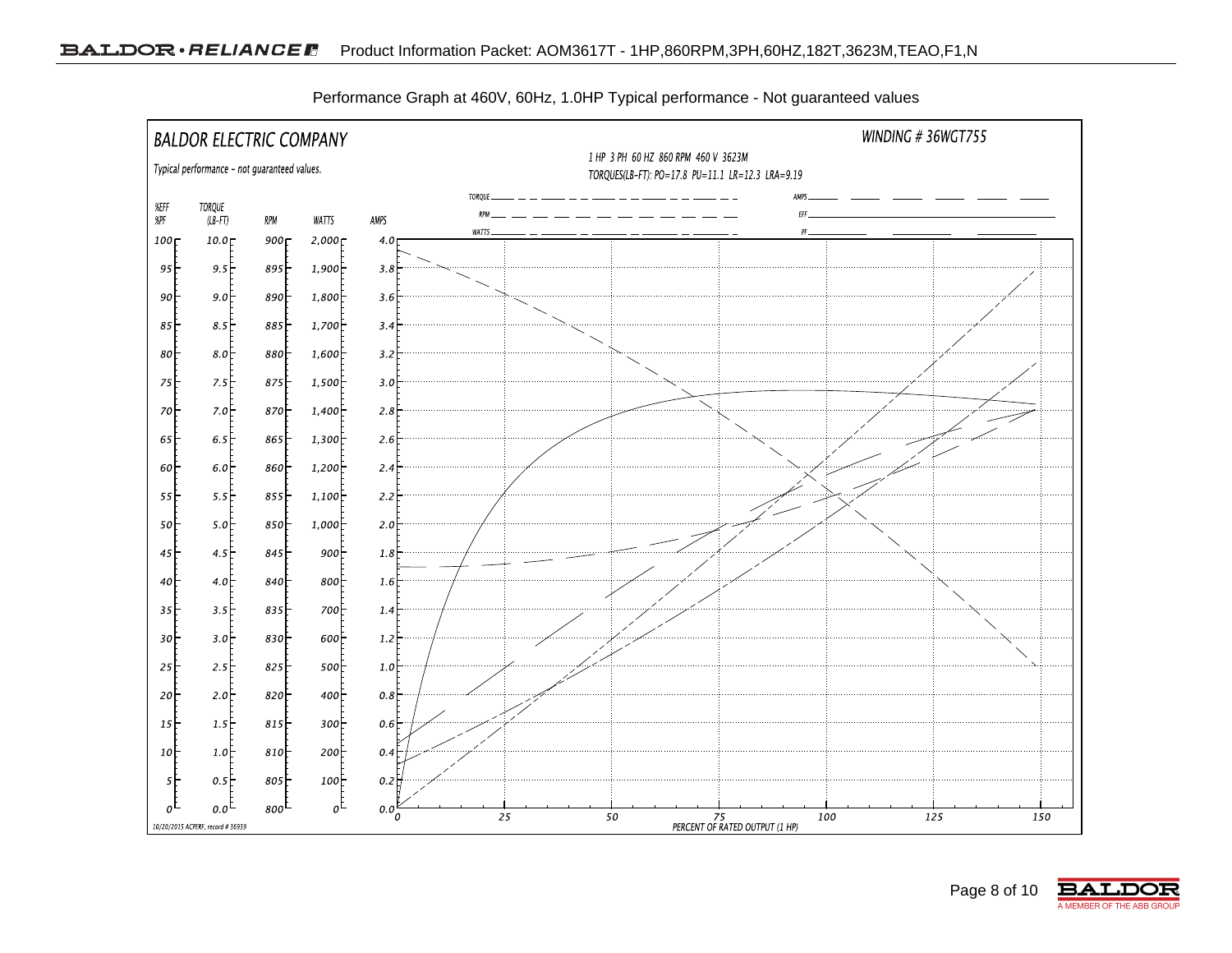